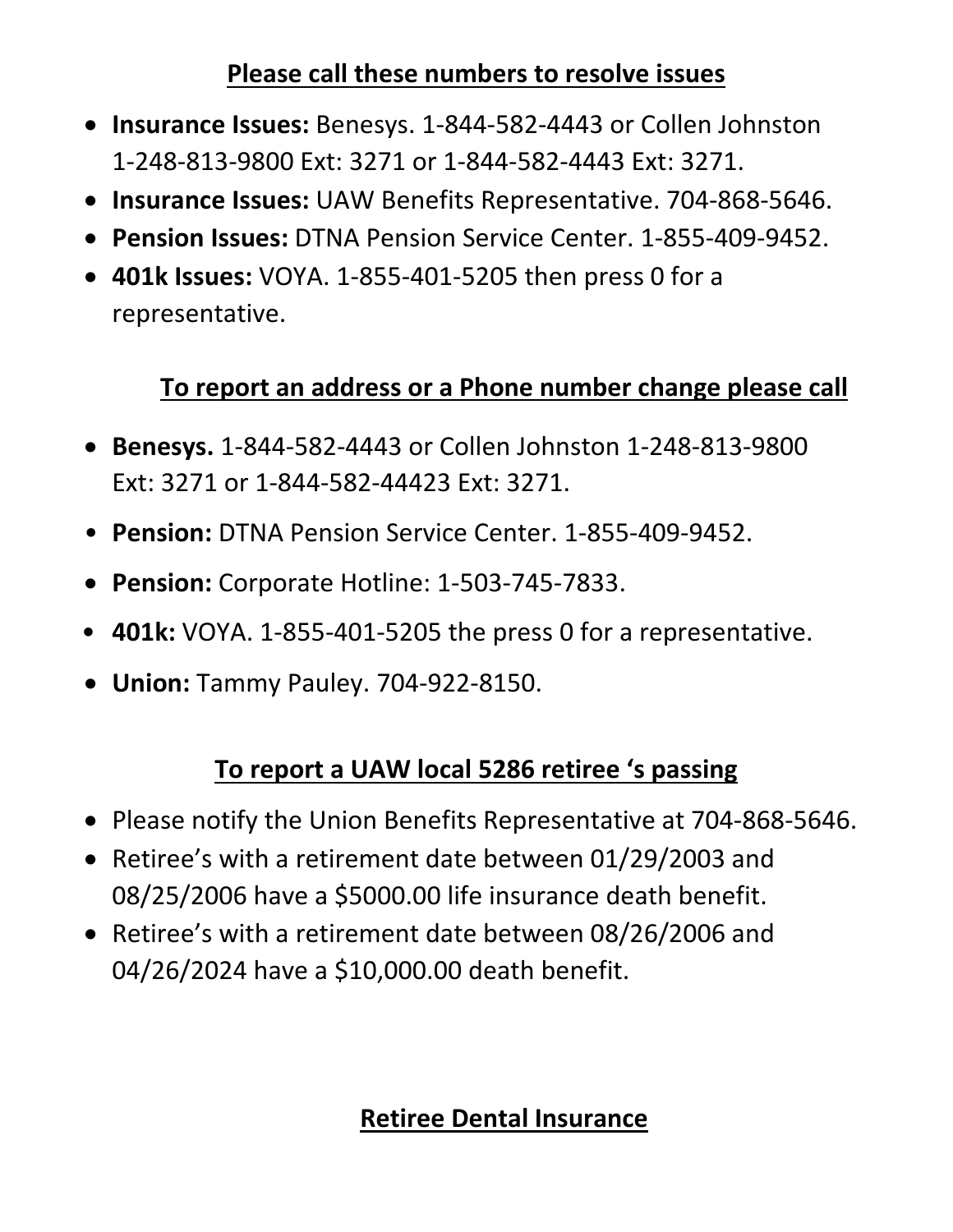• Retiree and spouse keep retiree dental insurance until the employee turns age 65, once the employee turns 65 both parties loose coverage.

## **Medicare and UAW Retiree Medicare Advantage Plan.**

- An active employee that is already 65 or older that is retiring must sign up for Medicare Part "A" and "B" 60 to 90 days before their retirement date. **A copy of their Medicare card must be provided to Collen Johnson the Benesys representative before the employees retirement date. Contact the UAW Benefits Representative with any questions.**
- Any covered dependent of an active employee that is already 65 or older must sign up for Medicare Part "A" and "B" 60 to 90 days before the employee's retirement date. **A copy of their Medicare card must be provided to Collen Johnson the Benesys representative before the employees retirement date. Contact the UAW Benefits Representative with any questions.**
- If an active employee or any dependent of an active employee has Medicare Part "A" and "B" prior to the employee's retirement, they must continue Medicare Part "A" and "B" to be eligible for retiree healthcare. **A copy of their Medicare card must be provided to Collen Johnson the Benesys representative before the employees retirement date. Contact the UAW Benefits Representative with any questions.**
- To remain on the UAW retiree healthcare plan a retiree or any retiree covered dependent must be signed up for Medicare Part "A"